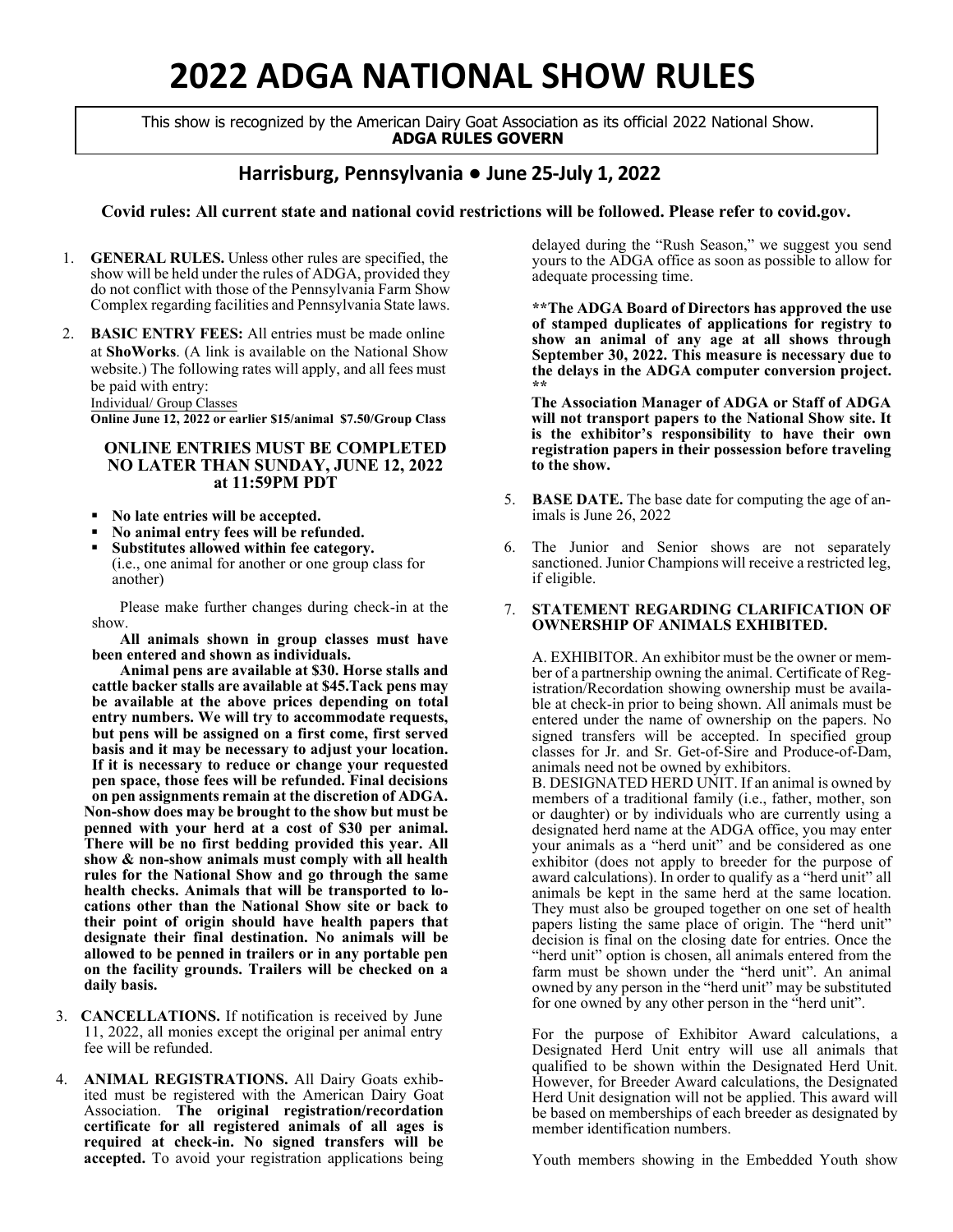may enter as part of a Designated Herd Unit and pay entry fees, but they will also be required to fill out an online entry form listing only the youth entries. Look under the Youth >> Forms menu on nationalshow.adga.org for an online form. This youth form must be completed by June 10, 2022.

- 8. **ANIMAL ARRIVAL AND RELEASE TIMES.** All animals must be in place no later than 7:00 PM EDT on Saturday, June 25, 2022, and must remain until release time, (as announced), Thursday, June 30, 2022. Arrivals will not be allowed to enter before 7:00 AM EDT on Saturday, June 25. Note: Youth participants and their animals must be in place and checked in by 1:00 PM EDT, Saturday, June 25. All other animals must be on site by 7:00 PM EDT and checked in by 9:00 PM EDT on Saturday, June 25. **All exhibitors must be off the grounds by 12:00 PM on Friday, July 1. Please plan accordingly.**
- 9. **POLICY STATEMENT REGARDING CLARIFICATION ON REQUIREMENTS FOR EXHIBITING** (as passed by the Board of Directors, 10/90, and amended 2/93). Animals exhibiting at the ADGA National Show are required to stay for the duration of the show. This "duration of the show" is specified by the period of time indicated on the Schedule of Events, beginning from "Dairy Goats must be in Place" to the "Release of Dairy Goats." Failure by exhibitors to comply with this rule will result in loss of points and their animal(s) placing(s) will be deleted from all records and publications. This also may result in disqualification from competing at future National Shows as determined by the Board of Directors. Exception for an emergency will be considered for early release, but must be presented, in writing, to the National Show Chairperson.
- 10. **MILKOUT TIMES.** Senior doe milk-out times are listed on the Show Schedule. You will not be able to show any milker that has not passed a milk-out check. Please have your papers ready when they come around to your pens to do milk check. Since the milk-out check is only an assurance that those does were milked out by the time checked, exhibitors are allowed to milk again any time **after** the official milk-out if they so desire as long as they have gone through the milk check and have been milkedout. All exhibitors are reminded that judges do discriminate against overuddered does in the show ring.
- 11. **DRESS CODE WILL BE ENFORCED.** The ADGA National Show Committee realizes the focus is on your doe, but your appearance in the show ring projects an image to the fair management, the public, the media and your fellow dairy goat exhibitors. We would like you to help us put on a first-rate National Show. Please take as much care with your personal appearance and that of your helpers as you do with your dairy goats.

All persons entering the show ring handling dairy goats in any classes are expected to be dressed in the following manner:

- Clean, neat and well groomed.
- Clean white shirt can have farm name, appropriate logo and/or trim with due consideration to public image including those watching live-stream. Exhibitors may be required to change if clothing is deemed inappropriate by the National Show Committee*.*
- Long, white pants or skirts.
- Closed toe shoes.
- Should have some way to fasten animal number on back so that animal can be properly identified.
- Should enhance, not detract from the animal being shown. If showing in many classes during the day, a change of show uniform may be necessary in order to project a professional image throughout the day.
- All milk drawn in the show ring shall be milked into stainless steel milk buckets.

The following exhibitor uniforms or attire are **not acceptable** for National Show rings:

- Tight fitting knitted shirts, pants, leggings and/or leotards.
- Tank tops, muscle shirts, halter tops, bare midriffs, spaghetti straps, tube tops, and see-through, fishnet, or any other transparent clothing.
- Sandals, thongs, flip-flops, or other opened toe shoes or bare feet.
- Shorts of any kind.
- Chore clothes.
- Milk pails, other than stainless steel, in the show ring.
- Hats or caps of any kind.
- **Sunglasses**
- Capri pants
- 12. **RELEASE FROM SHOW RING.** Exhibitors leaving the show ring prior to being excused by the Judges will forfeit **all** points earned in that breed. If a doe becomes ill in the show ring, inform the ring steward to contact the Judge who may excuse the doe without forfeiture of points.
- 13. **DISPOSAL OF MILK**. All milk is to be disposed of only in areas designated by the Show Committee.
- 14. **TATTOOS & ELECTRONIC IDENTIFICATION.**

In accordance with ADGA rules, **there will not be any tattooing allowed at the show. Before departing for the show, be sure to check that the tattoos are legible and match the certificate, as issued by ADGA and that they match the tattoos listed on your CVI. Tattoos are also checked at the vet check as well as all milk checks. DOUBLE CHECK THAT YOUR TATTOOS ARE CORRECT AND READABLE BEFORE LEAVING FOR THE SHOW.** A surprise tattoo check will be performed during one of the group classes of each breed to ensure that the proper animals are in the ring. The tattoo is ADGA's primary identification method. supplemental  $ID$  is one that may be used if the primary  $ID$ is evident, but unreadable. A supplemental EID implant must not only meet ADGA requirements, but those of Federal and State regulatory agencies. Just as with a tattoo, use of the EID implant when the tattoo is not legible requires that it be accompanied by a registration certificate when used for State and Federal programs. Refer to the 2022 ADGA Guidebook - Tattoo Policy and Electronic Identification for requirements.

15. **BEDDING**

Only straw bedding can be used this year. The manure with be used in the Mushroom industry and it is important that no trash gets into the manure. Please be sure when cleaning out pens that no trash is in the manure. No first bedding will be provided this year.

### 16. **HEALTH RULES & REGULATIONS.**

**HEALTH REQUIREMENTS FOR GOATS ENTERING PENNSYLVANIA FOR THE 2022 ADGA NATIONAL SHOW.**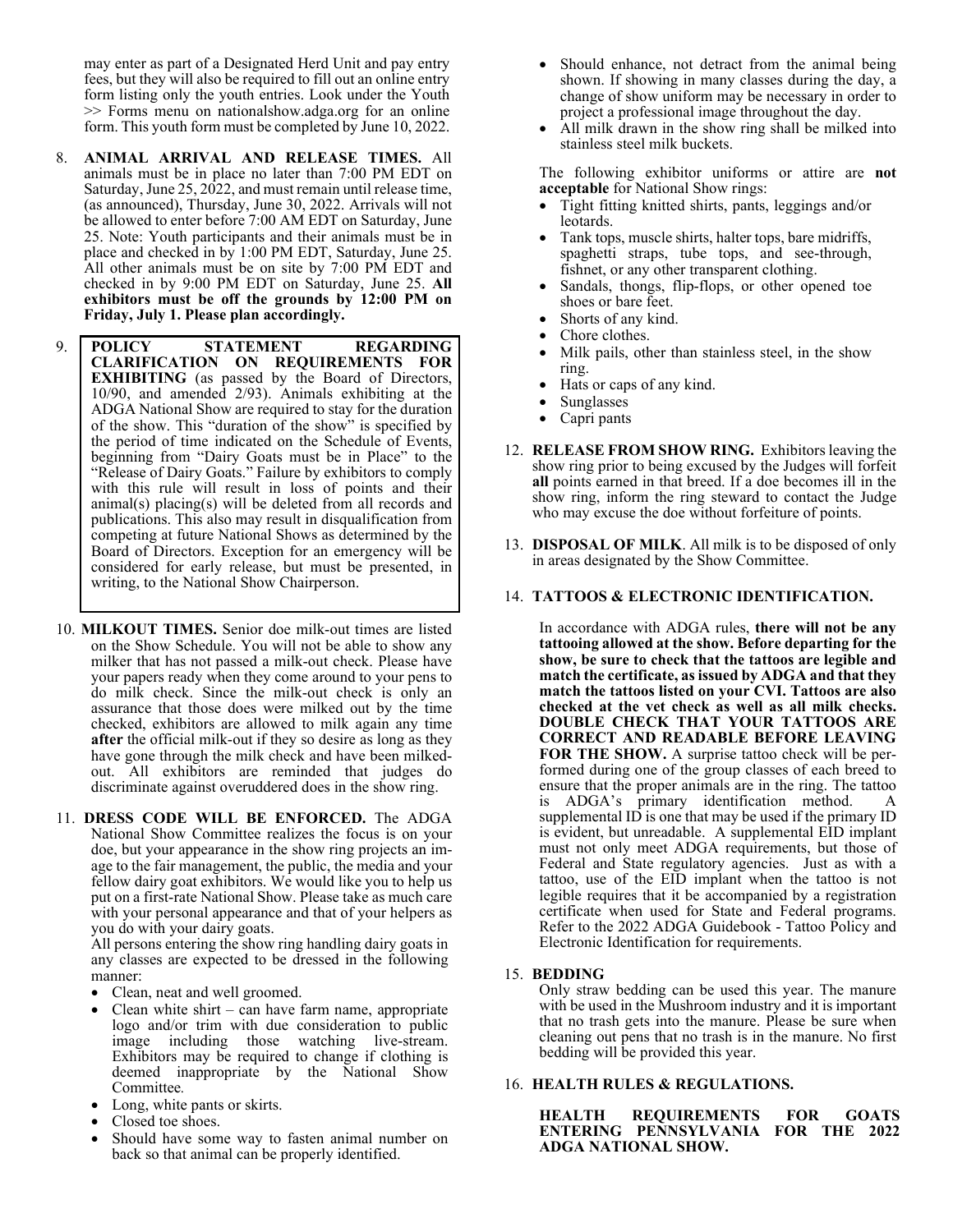NO animal will be admitted to the fairgrounds unless it meets the requirements below. NO animal is to be unloaded or enter a barn until the animal and its paperwork have been inspected and approved for entry.

**Domestic Animal Importation Regulations into Pennsylvania** for more information, please contact PA Department of Agriculture, Bureau of Animal Health 2301 North Cameron Street Harrisburg, PA 17110 Telephone: (717) 772-2852, Fax: (717) 787- <sup>1868</sup>

\*\*Pennsylvania does not require a permit number for livestock importation

### **GOATS:**

- 1. ALL goats regardless of sex and age must be individually identified with one of the following options:
	- an official USDA Scrapie ear tag that has a US shield OR
	- a legible tattoo with herd and individual identification recognized in an approved USDA Scrapie database OR
	- a breed registration tattoo and accompanied by a registration certificate.
- 2. A CVI shall be issued within 30 days prior to entry.
- 3. Tuberculosis testing requirements:
	- a. No test required for animals originating from "Accredited Free" states or zones.
	- b. All animals originating from states or zones designated "Modified Accredited Advanced" must be test-negative within 60 days prior to entry.
	- c. All animals originating from states or zones designated "Modified Accredited" must:

(1) Originate from herds in which all animals 12 months of age and older have tested negative for TB within 12 months prior to entry; and

(2) The animals to be imported have tested negative to TB within 60 days prior to entry and at least 60 days after the whole herd test.

4. Statement: Vesicular Stomatitis (VS): (applies to states that experienced a Vesicular Stomatitis outbreak in the last 12 months. An accredited veterinarian shall determine whether the animals are free from VS, and shall be accompanied by a CVI with the following statement signed by the accredited veterinarian: "All animals identified on this certificate of veterinary inspection have been examined and found to be free from VS. During the past 90 days, these animals were not located within 10 miles of a site where VS has been diagnosed."

Does which are being nominated for the Colorama Sale must have a CVI (individual or listed on the herd CVI) and negative CAE, TB and Brucellosis tests within 30 days. For more information on nominating to the Colorama Sale go to the National Show website (https://nationalshow.adga.org).

Dairy Goats known by the exhibitor to have an infectious, contagious, communicable disease or to have been exposed to an infectious, contagious, communicable disease, or to be from a quarantined herd may not be entered in this exhibition. SORE MOUTH, ABSCESSES AND RINGWORM ARE CONSIDERED<br>COMMUNICABLE DISEASES. THEREFORE, COMMUNICABLE DISEASES. THEREFORE, GOATS AFFECTED BY THESE DISEASES CANNOT BE EXHIBITED. A statement from a veterinarian that an animal is being treated for these diseases is not acceptable. Any dairy goat showing evidence of any disease, abscess in any stage, or any open contagious lesions will not be allowed to exhibit or show and will be subject to expulsion. **If any animal in a trailer is diagnosed with a contagious disease, the entire trailer of animals will not be permitted to unload and must leave the area.** The show veterinarian will inspect the animals and make the decision whether the animal will be housed or asked to leave. NOTE: **If you have any doubts as to the condition of an animal, leave them at home. Any suspected condition could result in having your animal refused admission.** This is for your benefit. All animals will receive equally rigorous inspection.

On call veterinarian will be Cindy Foulke, 717-587-0691.

**ALL ANIMALS ENTERING THE ADGA NATIONAL SHOW MUST HAVE A CVI DATED WITHIN 30 DAYS OF THE SHOW, INCLUDING THOSE FROM WITHIN PENNSYLVANIA. PLEASE MAKE SURE YOUR TATTOOS ARE LEGIBLE AND YOUR CVI IS COMPLETE AND CORRECT BEFORE YOU LEAVE HOME!** 

### **CVI & VET CHECK REQUIREMENTS**

All exhibitors must have a CVI signed by an accredited veterinarian.

Each animal on the CVI must be identified by: Tattoo (must be readable...no tattooing allowed on site), Name, Age& Tattoo. A Scrapie statement AND a Premise ID on the certificate is no longer required. Substitutions can be completed at check in. If Microchip is being used as a secondary ID, in case of illegible tattoo, the 840- microchip number must be on the CVI and registration papers.

### **DOGS &OTHER PETS POLICY.**

**No dogs or pets other than dairy goats will be permitted in the barns or at the entrances and exits of the barns, in or around the show arena, or in or around the vendor area.** Please be considerate and leave all pets other than dairy goats at home or at your hotel. Dogs will be allowed inside your camper or on a leash in the camping area. Exceptions to the pet policy are as follows: **Official Service Animals** will be allowed in the barns and need to be clearly marked as service animals while in the barn. Service animal is defined as any dog that is individually trained to do work or perform tasks for the benefit of an individual with a disability.

**ESA Animals (Emotional Support Animals)** are companion animals that a medical professional has determined provide benefit for a person with a diagnosed disability. ESA Animals are not allowed in goat housing area or around the show arena or vendor area, and if on the premises, must be accompanied by an official ESA documentation letter and clearly marked as ESA Animals.

All dogs over 3 months of age brought into this Commonwealth shall be accompanied by a certificate of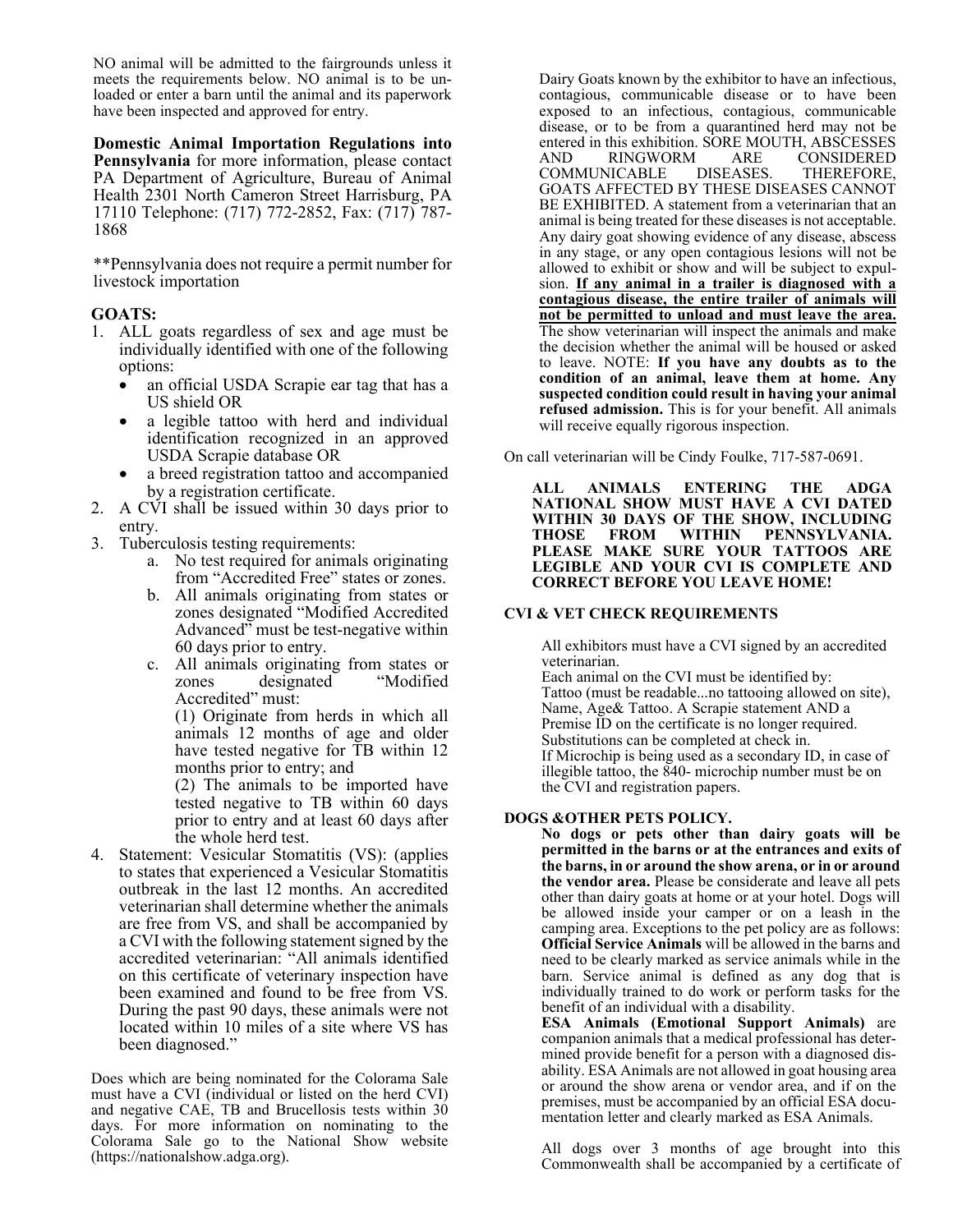vaccination for rabies.

**EXHIBITORS: You must have a vet signature on your check-in card before entering any barn or stall and you must bring that vet check card AND your CVI to registration paper check-in. No animals, feed or tack will be allowed in barn area or pens before the vet signature is on your check in card.**

### 17. **CAMPING SITES:**

Camping is available on the fairgrounds with Electric only on a first come, first serve basis. They do not take reservations. There are plenty of hook ups at the poles in the parking lot. Price is \$50 for the first day and \$10 each additional day. Once on the grounds and ready to be hooked up, call the security office at 717-231-6565.

18. **EXHIBITOR RESPONSIBILITY FOR KNOWING RULES. All exhibitors are responsible for knowing all rules, regulations and information found in this document. Failure to comply with the rules and regulations can lead to expulsion and/or forfeiture of points/awards. Any exhibitor or vendor who refuses to comply with the rules and regulations at a National Show will be prohibited from participating in future National Shows for a period of time to be determined by the Board of Directors of ADGA.**

**Exhibitors being considered for punishment for the violation of show rules will be notified of the infraction at the show, if possible. If not possible, the exhibitor will be notified within 45 days of the show of the violation by certified mail. The exhibitor will have 21 days to respond to the show chairman setting forth any defense to the charges and/or any other matter respondent believes helpful to the resolution of the rule violation. Once the National Show committee has decided upon any action against the exhibitor, the exhibitor will be notified by certified mail 21 days prior to the Board of Directors meeting.** 

**The National Show Committee may request that people leave the National Show and may bar them from participation in further functions for violation of ADGA National Show Rules. In such decisions, the National Show Committee shall consult the National Show Rules and the current ADGA Guidebook, which includes the National Code of Show Ring Ethics for Exhibitors. Such action must be approved by a majority of the National Show Committee members attending the show.**

- 19. **PRODUCTION AWARDS. To be eligible for production awards you must submit your herd code with your entries.**
- 20. **BUCKS. No bucks of any age will be allowed. No exceptions.**
- 21. **NURSING DOE KIDS.** Nursing doe kids must either be entered in the show or entered as NON-SHOW does. If entered as NON-SHOW does, they will be charged \$30per doe. NOTE: Kids must be born on orbefore6/1/22 for entry in the show.**NO EXCEPTIONS!**
- 22. **SMOKING.** N**o smoking will be allowed inside any of the fairground facilities. Violators will be removed.**
- 23. **FIRE SAFETY REQUIREMENTS.** No open flame of any sort is permitted within any building. No skateboards,

skates, roller blades, or scooters or bicycles are allowed in any building. No excessive accumulation of litter or rubbish allowed. All isles shall remain free and clear at all times. Pens may not be extended into the aisles. **All personal bedding materials must be put away by 7 am each day.** There must be 20 feet of clearance in front of all exits. All fire alarm pull stations and any other fire protection equipment shall be free and clear of obstructions and readily visible. All fire extinguishers shall be accessible at all times! Any material used for draping and separation of pens must be of a non-flammable material and may not have a solid top (no canopies).

- 24. **NON-ESSENTIAL ELECTRIC REGULATIONS.**  This year the use of non-essential electrical use will be permitted. These items would be non-cooking items such as radios, TV, DVD players, digital picture frames, etc. Exhibitors will be allowed to have a small refrigerator, microwave, crock pot or coffee maker. These items must be plugged directly into an outlet, rated power cord, or power strip per the Fire Marshall. Items that may not be used include, but are not limited to: electric skillets, toaster ovens, any items with an open flame, any cooking item not listed above. Absolutely no propane or gas bottles permitted. Please be certain that all electrical cords are safely out of reach of goats and that all safety regulations are followed. Please be courteous to all those around you, as well as the entire barn.
- 25. **RULES COMPLIANCE**. Any exhibitor or vendor who refuses to comply with the rules and regulations at a National Show may be asked to leave immediately and will be prohibited from participation at future National Shows for a period of time to be determined by the ADGA Board of Directors.
- 26. **DISPLAYS AND DECORATIONS.** As always, the National Show Committee encourages herds to decorate their pens and set up promotional displays. Guidelines for decorations are as follows; All draping used for decoration or separation of pens must be flame resistant. No solid tops or canopies will be allowed. No duct tape, screws or nails may be used on floors, walls or ceilings. No adhesive backed posters, stickers or similar items permitted on the walls, columns, or doors. Decorations must not block storage room doors, fire extinguishers, fire exits, exit signs and/or fire strobe lights. The Herdsman Award will be by popular vote. We encourage exhibitors to take time to enjoy the various displays throughout the barns. Voting will be counted on the final day. Voting boxes will be in the vendor area. Put your best foot forward and you could be the winner of the Herdsmanship Award
- 27. **PEN BEDDING, HAY AND FEED.** Straw, Hay and feed will be available for purchase from Sunday's Mill Co. Text can be received at  $717-580-3057$  but please use the Preorder forms that are available online at www.nationalshow.org. Only straw may be used as bedding. NO SHAVINGS PERMITTED.
- 28. **FOOD.** Food will be available by C&J Catering, 717-576 1610, [info@candjcatering.com.](mailto:info@candjcatering.com) Food vendor will be cashless and only accepts credit cards or cash cards. A cash machine that issues cards will be available.
- 29. **POLICY REGARDING SALES FROM PENS.**  Absolutely no goods are to be sold from exhibitors' pens. This includes, but is not limited to soap, cheese, handmade arts and crafts, jewelry, tack, goat supplies or semen. In order to sell these items, you must obtain a vendor's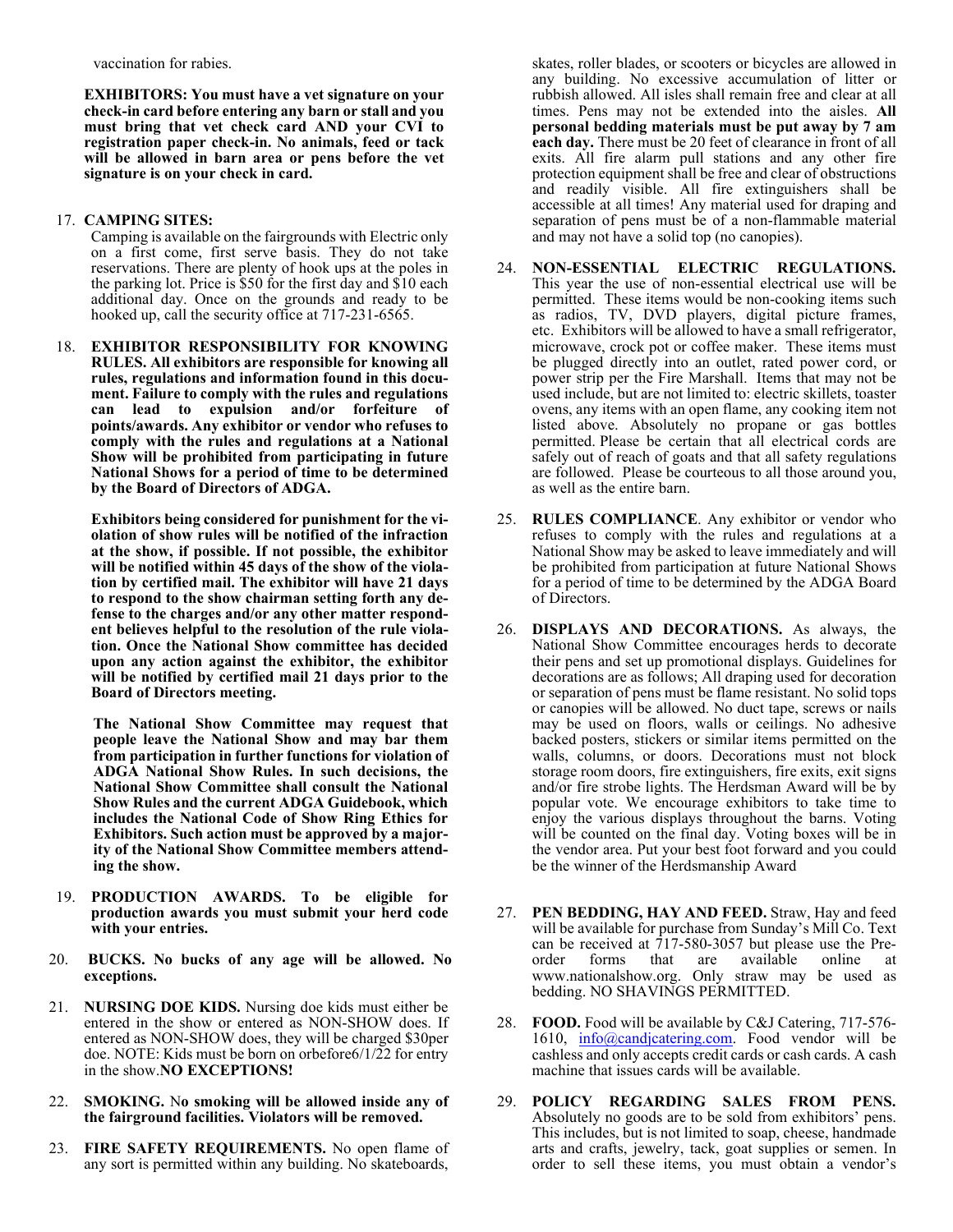contract and sell your items in the vendor area. We offer a reduced rate for the home craft vendor.

- 30. **RAFFLES.** Tickets for this year's Raffle Kids will be available online. All raffle tickets will need to be purchased online before and during the National Show from the link provided. (https://nationalshow.adga.org/ raffle-2/) Winners will be drawn on Thursday 6/30/22 at 12:00 PM Noon EST.
- 31. **ORDER OF SHOW.** In the interest of time management or in the case of an emergency, the order of the show is subject to change.
- 32. **POLICY STATEMENT REGARDING CLARIFICATION ON "DAMAGE AND/OR ACCIDENTALINJURY RESPONSIBILITY."** Each exhibitor or vendor will be solely responsible for any consequential or other loss, injury or damage done to or occasioned by, or arising from any animal or article exhibited or for sale by him/her and shall hold harmless the American Dairy Goat Association against all liability in regard thereto. The American Dairy Goat Association will take reasonable precautions to ensure the safety of exhibits and property of every description entered for competition or display or any other purpose while anywhere on the grounds that shall be subject to the control of the ADGA, but the owners themselves must take the risk of exhibiting them. In no case will ADGA be responsible in any way for any loss, damages, or injury of any character to any property, article, or person, while same is on the Fairgrounds or any other time or place, nor be liable for or make any payment for damage, loss or injury. Presentation of entry form and/or vendor form shall be deemed acceptance of this rule.

### **PRODUCTION POINTS**

Policy Statement Regarding Clarification on Requirements for Production Points and Awards Presented at the National Show (As Passed by the Board of Directors 10/90):

#### I. **Production Record Requirement for Points**

These requirements are to conform to DHIR requirements for a doe to be eligible for Advanced Registry by ADGA. A doe may meet these requirements for either milk or butterfat. A doe may qualify for these points with a record made at any age.

#### **Standard Breeds:**

| Age at Freshening Milk |          |  | <b>Butterfat</b>           |                   | Protein                 |         |  |
|------------------------|----------|--|----------------------------|-------------------|-------------------------|---------|--|
|                        |          |  | Lbs. Kg Lbs.               | Кg                | Lbs.                    | Кg      |  |
| 2-00 or younger        |          |  | 1500 680 52.50 23.81 45.00 |                   |                         | 20.41   |  |
| $2 - 01$ to $2 - 11$   | 1536 697 |  |                            | 53.76 24.39       | 46.08                   | 20.90   |  |
| 3-00 to 3-11           | 1608 729 |  |                            |                   | 56.28 25.53 48.24 21.88 |         |  |
| 4-00 to 4-11           | 1680 762 |  |                            | 58.80 26.67 50.40 |                         | - 22.86 |  |
| 5-00 or older          | 1716 778 |  |                            | 60.06 27.24 51.48 |                         | 23.35   |  |

#### **Miniature Breeds:**

| Age at Freshening Milk |         | Butterfat          | Protein    |    |
|------------------------|---------|--------------------|------------|----|
|                        |         | Lbs. Kg Lbs. Kg    | Lbs.       | Kg |
| 2-00 or younger        |         | 600 272 21.00 9.53 | 18.00 8.16 |    |
| 2-01 to 2-11           | 615 279 | 21.53 9.76         | 18.45 8.37 |    |

| 3-00 to 3-11  |  | 645 293 22.58 10.24 19.35 8.78 |  |  |
|---------------|--|--------------------------------|--|--|
| 4-00 to 4-11  |  | 675 306 23.63 10.72 20.25 9.19 |  |  |
| 5-00 or older |  | 690 313 24.15 10.95 20.70 9.39 |  |  |

#### II. **Highest Production Award**

- A. Awarded to the highest producing doe in milk in each breed that has completed a 305-day or less lactation within the last 365 days and placing in the top 12 in her class.
	- B. Awarded to the highest producing doe in butterfat in each breed that has completed a 305-day or less lactation within the last 365 days and placing in the top 12 in her class.

#### III. **Highest Lifetime Production Awards**

- A. Awarded to the highest lifetime production in milk in each breed (and placing in the top 12 in her class).
- B. Awarded to the highest lifetime production in butterfat by breed (and placing in the top 12 in her class).

Lifetime totals on record with ADGA will be used. If not at ADGA, application must have been made with entries along with an Individual Doe page showing lifetime totals for completed lactations. Records in progress on 2018 lactations will not be added to the total.

### IV. **Total Performer Award**

This award is designed to support animals which excel in all three areas of ADGA's performance programs. Points are allotted based on DHIA records, linear appraisal scores, and placement points from the doe's individual age class at the National Show. The award will be \$100.00 for the highest qualifying doe from each breed shown. This is a separate award from the individual production awards.

How to enter-

Provide copies of the DHIA record if not in the ADGA database. Only official records will be accepted. The records do not have to be the most recent, but the production record must be a single lactation of 305 days or less. Please indicate the record you want us to use and the year of appraisal you want to have considered and it will be verified against the database. **Production Record Entry Application must be included with National Show entries.** Documentation should be available at the show in case of questions. Does must be shown at the National Show. There is no entry fee for this award.

### Point calculations-

Points are given in each of the three categories and will be adjusted so that production points (milk, fat and protein) roughly balance with type points (appraisal and class placings).

#### Type score –

- I. Appraisal score actual score  $X2$  (Example FS90 x 2  $=180$  pts.)
- II. Placing score class placing points  $X$  6 (See National Show packet for breakdown. Example  $-1$ st with  $1$ st udder  $=(25+5) X 6 = 180$  pts)

Production score –

- I. Milk production (lbs)  $X.07$  (Example 2500 lbs = 175 pts)
- II. Fat + Protein (lbs)  $X$  1 (1 point for each lb)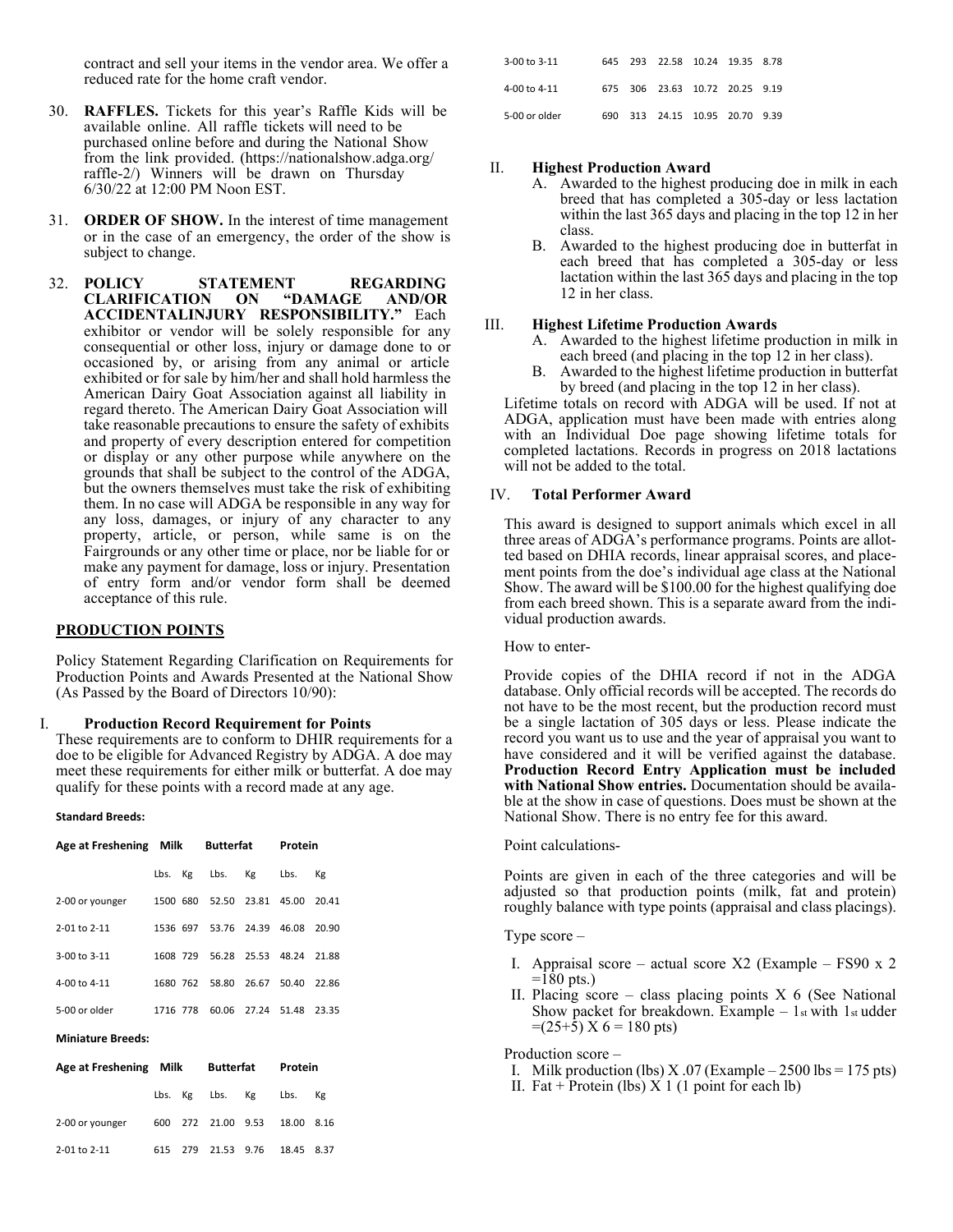### **2022 ADGA NATIONAL SHOW HARRISBURG, PENNSYLVANIA JUNE 25-30, 2022**

### **DIVISONS AND CLASSES**

### DIVISIONS:

(A) Alpine, (L) LaMancha, (D) Nigerian Dwarf, (N) Nubian, (B) Oberhasli, (S) Saanen, (C) Sable, (T) Toggenburg and (RG) Recorded Grade.

|                                |                        | $\mathbf{L}$        | T            | RG           | S            | B            | $\mathbf{A}$ | D            | $\mathbf N$  | $\mathbf C$  |
|--------------------------------|------------------------|---------------------|--------------|--------------|--------------|--------------|--------------|--------------|--------------|--------------|
| <b>Classes</b>                 | <b>Birth Date</b>      | <b>Class</b>        | <b>Class</b> | <b>Class</b> | <b>Class</b> | <b>Class</b> | <b>Class</b> | <b>Class</b> | <b>Class</b> | <b>Class</b> |
| Jr. Kid                        | $(4/1/22 - 5/29/22)$   | 1                   | 19           | 37           | 53           | 71           | 89           | 107          | 125          | 143          |
| <b>Intermediate Kid</b>        | $(3/1/22 - 3/31/22)$   | $\overline{2}$      | 20           | 38           | 54           | 72           | 90           | 108          | 126          | 144          |
| Sr. Kid                        | $(1/1/22 - 2/28/22)$   | $\mathbf{3}$        | 21           | 39           | 55           | 73           | 91           | 109          | 127          | 145          |
| Jr. Yearling                   | $(5/1/21 - 12/31/21)$  | $\overline{\bf{4}}$ | 22           | 40           | 56           | 74           | 92           | 110          | 128          | 146          |
| <b>Sr. Yearling</b>            | $(6/25/20 - 4/30/21)$  | 5                   | 23           | 41           | 57           | 75           | 93           | 111          | 129          | 147          |
| <b>JUNIOR CHAMPION</b>         |                        |                     |              |              |              |              |              |              |              |              |
| <b>RESERVE JUNIOR CHAMPION</b> |                        |                     |              |              |              |              |              |              |              |              |
| <b>Best Three Junior Does</b>  |                        | 6                   | 24           | 42           | 58           | 76           | 94           | 112          | 130          | 148          |
| Jr. Get-of-Sire                |                        | $\overline{7}$      | 25           | 161          | 59           | 77           | 95           | 113          | 131          | 149          |
| <b>Yearling Milker</b>         | $(6/25/20$ and under)  | 8                   | 26           | 43           | 60           | 78           | 96           | 114          | 132          | 150          |
| 2 Year-Old Milker              | $(6/25/19 - 6/26/20)$  | $\boldsymbol{9}$    | 27           | 44           | 61           | 79           | 97           | 115          | 133          | 151          |
| 3 Year-Old Milker              | $(6/25/18 - 6/26/19)$  | 10                  | 28           | 45           | 62           | 80           | 98           | 116          | 134          | 152          |
| <b>4 Year-Old Milker</b>       | $(6/25/17 - 6/26/18)$  | 11                  | 29           | 46           | 63           | 81           | 99           | 117          | 135          | 153          |
| 5 & 6 Year-Old Milkers         | $(6/25/15 - 6/26/17)$  | 12                  | 30           | 47           | 64           | 82           | 100          | 118          | 136          | 154          |
| <b>7 Years and Older</b>       | $(6/26/15$ and before) | 13                  | 31           | 48           | 65           | 83           | 101          | 119          | 137          | 155          |
| <b>SENIOR CHAMPION</b>         |                        |                     |              |              |              |              |              |              |              |              |
| <b>RESERVE SENIOR CHAMPION</b> |                        |                     |              |              |              |              |              |              |              |              |
| <b>GRAND CHAMPION</b>          |                        |                     |              |              |              |              |              |              |              |              |
| <b>RESERVE GRAND CHAMPION</b>  |                        |                     |              |              |              |              |              |              |              |              |
| <b>BEST UDDER</b>              |                        |                     |              |              |              |              |              |              |              |              |
| <b>RESERVE BEST UDDER</b>      |                        |                     |              |              |              |              |              |              |              |              |
| <b>Dairy Herd</b>              |                        | 14                  | 32           | 49           | 66           | 84           | 102          | 120          | 138          | 156          |
| <b>Best Three Senior Does</b>  |                        | 15                  | 33           | 50           | 67           | 85           | 103          | 121          | 139          | 157          |
| <b>Senior Get-of-Sire</b>      |                        | 16                  | 34           | 162          | 68           | 86           | 104          | 122          | 140          | 158          |
| <b>Produce of Dam</b>          |                        | 17                  | 35           | 51           | 69           | 87           | 105          | 123          | 141          | 159          |
| Dam & Daughter                 |                        | 18                  | 36           | 52           | 70           | 88           | 106          | 124          | 142          | 160          |

### **GROUP REQUIREMENTS**

### **JUNIOR GET-OF-SIRE:**

Three does, senior yearlings or younger, the get of one sire. Animals may be owned by more than one exhibitor. Sire must be named on entry form.

### **DAIRY HERD:**

Four does in milk, all owned by exhibitor. Each exhibitor limited to one entry.

### **BEST THREE JUNIOR DOES:**

3 does from Junior Division, all bred and owned by exhibitor. Each exhibitor limited to one entry.

### **BEST THREE SENIOR DOES:**

3 does from Senior Division, all bred and owned by exhibitor. Each exhibitor limited to one entry.

#### **SENIOR GET-OF-SIRE:**

Three does, the get of one sire, milking yearlings or older. Animals may be owned by more than one exhibitor. Sire must be named on entry form.

#### **PRODUCE OF DAM:**

Two does, from Senior Division, produce of same dam. Animals may be owned by more than one exhibitor. Dam must be named on entry form. Class limited to does in milk only (Senior Does).

#### **DAM & DAUGHTER:**

One doe and one of her daughters, from Senior Division. Daughter must be bred by exhibitor, and both must be owned by exhibitor. Each entry must consist of two animals, no one animal may be used in two entries.

Note: All Senior Group Classes limited to does from Senior Division.

### **BASE DATE JUNE26, 2022**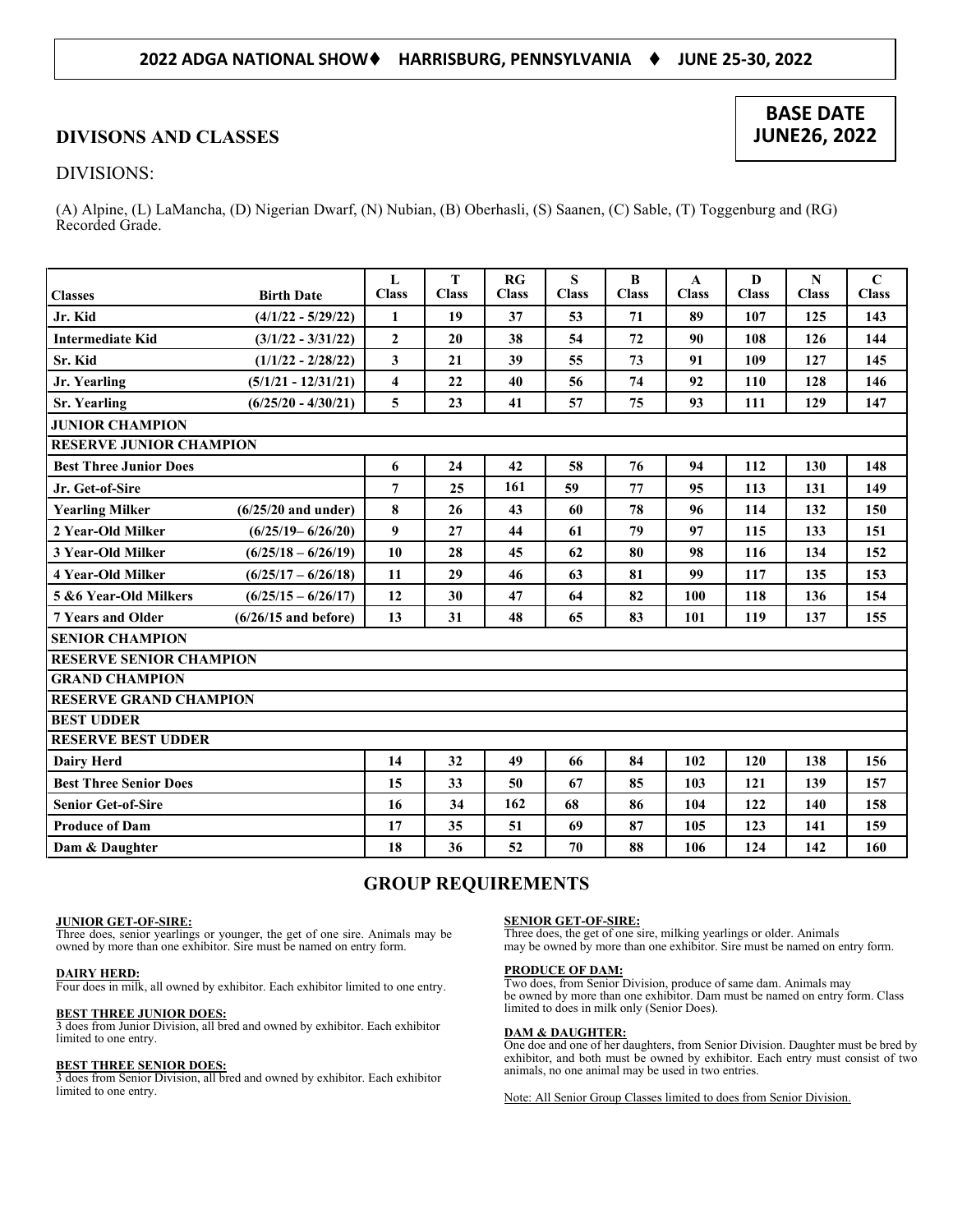### **SPECIAL AWARDS**

### **HERDSMAN AWARD**

This award will be presented to the exhibitor-herdsman whose behavior and exhibit, in the opinion of the other exhibitors and the National Show Committee, best reflects a positive image in the following areas and practices of exhibiting dairy goats:<br>1. Promotion of Dairy Goats 4. Cleanliness

- 1. Promotion of Dairy Goats<br>2. Cooperation
- 
- 
- 3. Good Attitude
- 5. Sportsmanship<br>6. Educational

For the purpose of Exhibitor Award calculations, a Designated Herd Unit entry will use all animals that qualified to be shown within the Designated Herd Unit. However, for Breeder Award calculations, the Designated Herd Unit designation will not be applied. This award will be based on memberships of each breeder as designated by member identification numbers.

### **PREMIER EXHIBITOR AWARD** *Each Breed*

This award is made to the exhibitor of eight or fewer does winning the most points in open single competition. At least one doe must be in milk. If more than eight does are shown by one exhibitor, the award is automatically figured on top eight does winning the most points. Production points and udder points are included. Limited to the two highest per class.

### **PREMIER BREEDER** *Each Breed* **RESERVE PREMIER BREEDER** *Each Breed*

The Premier Breeder award is made to the breeder of eight or fewer does winning the most points in open single competition, regardless of the current exhibitor. At least one doe must be in milk. If more than eight does bred by one breeder are shown, then the award is automatically figured on the top eight does winning the most points. Production points and udder points are included (Limited to two highest per class). The Reserve Premier Breeder award is made to the breeder with the second highest number of points, based on the same criteria.

### **PREMIER SIRE** *\*Each Breed\**

This award is made to the sire whose get wins the greatest total number of points in the regular individual and championship classes.

| Place          | Dry Points      | Milking<br>Points | <b>Class</b>      | <b>Champion</b><br><b>Points</b> |
|----------------|-----------------|-------------------|-------------------|----------------------------------|
| 1              | 12 <sup>2</sup> | 15                | Jr.Champion       | 7                                |
| 2              | 11              | 14                | Res.Jr.Champion   | 5                                |
| 3              | 10              | 13                | Sr.Champion       | $\overline{7}$                   |
| $\overline{4}$ | 9               | 12                | Res.Sr.Champion   | 5                                |
| 5              | 8               | 11                | GrandChampion     | $\overline{7}$                   |
| 6              | $\overline{7}$  | 10                | Res.GrandChampion | 5                                |
| $\overline{7}$ | 6               | 9                 | BestUdder         | 3                                |
| 8              | 5               | 8                 | Res.BestUdder     | $\overline{2}$                   |
| 9              | 4               | 7                 |                   |                                  |
| 10             | 3               | 6                 |                   |                                  |

1. There must be at least 3 exhibitors within the breed. Separate award for each breed.

- 2. Points will only be counted in individual classes where competition exists between at least two exhibitors.
- 3. At least two different offspring of the buck must contribute points on which the award is based. One of the two must be in milk.
- 4. A sire will receive credit for points no matter who exhibits his offspring. Points from not more than two offspring, however, will be credited to a given sire in any one class. These points will be taken from the two offspring earning the greatest number of points regardless of exhibitor.
- 5. The award will be presented to the exhibitor earning highest on the following list:
	- a. The current owner.
	- b. The last owner of the sire; if animal is deceased.
	- c. The last among the exhibitors to own the sire; if the animal is alive.
	- d. The exhibitor owning get contributing the greatest number of points in winning the award.
	- e. The exhibitor making entries first according to postmark on entries.
	- f. In case of a tie, the buck with the largest number of offspring receiving points will receive the award.

|       | Please email an ADGA National Show<br>NEWCOMERS PACKET |
|-------|--------------------------------------------------------|
| Name  | ID#                                                    |
| Email |                                                        |